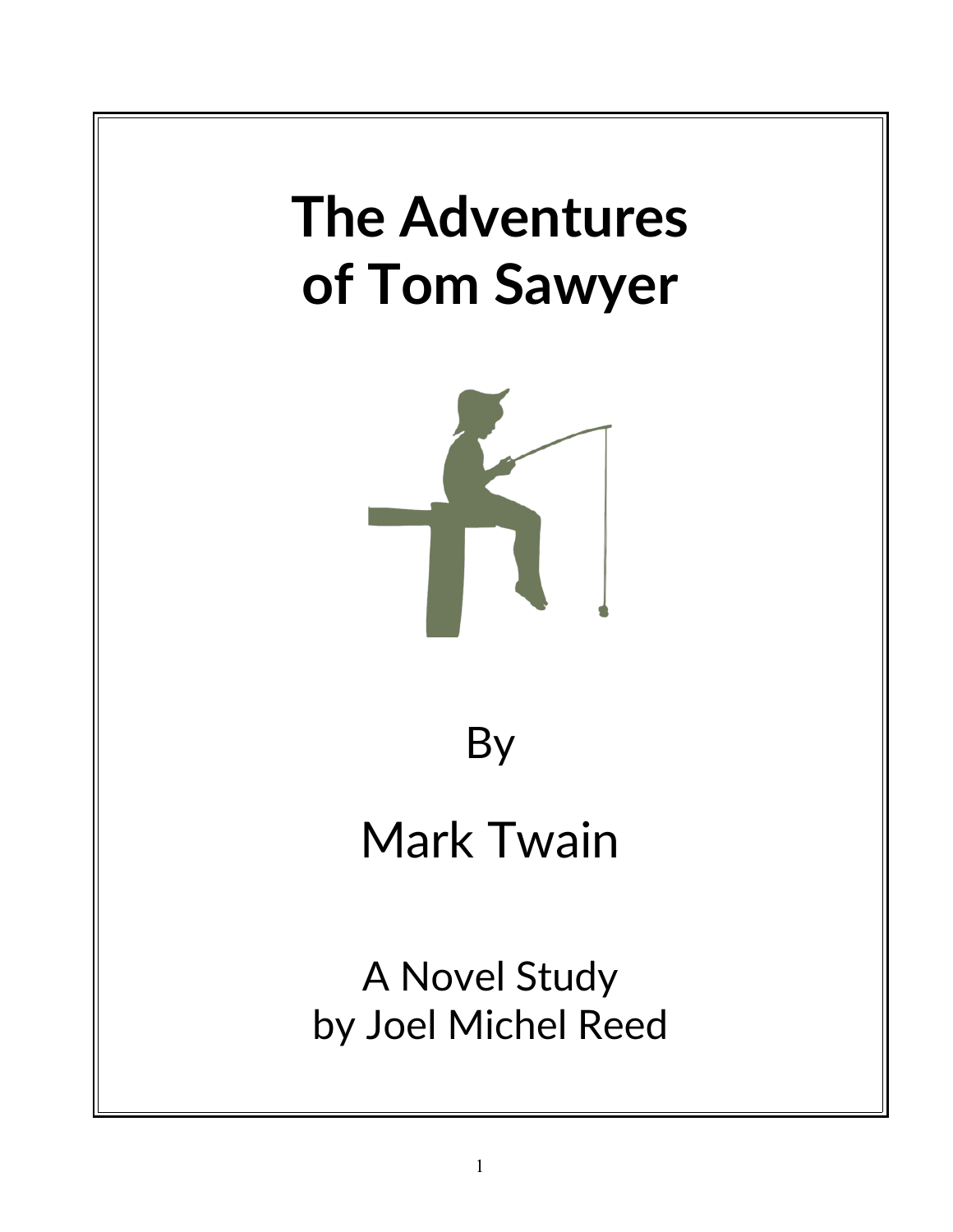## **By Mark Twain**



**Table of Contents**

| <b>Suggestions and Expectations</b> | 3  |
|-------------------------------------|----|
|                                     |    |
| List of Skills                      | 4  |
|                                     |    |
| Synopsis / Author Biography         | 5  |
|                                     |    |
| <b>Student Checklist</b>            | 6  |
|                                     |    |
| Reproducible Student Booklet        |    |
|                                     |    |
| <b>Answer Key</b>                   | 68 |

**About the author:** Joel Reed has over 70 published novel studies and is the author of four  $|$ novels. For information on his work and literature, please visit  $\overline{\text{www.reednovelstudies.com}}$ 

> Copyright © 2018 Joel Reed Revisions Completed in 2022 All rights reserved by author. Permission to copy for single classroom use only. Electronic distribution limited to single classroom use only. Not for public display.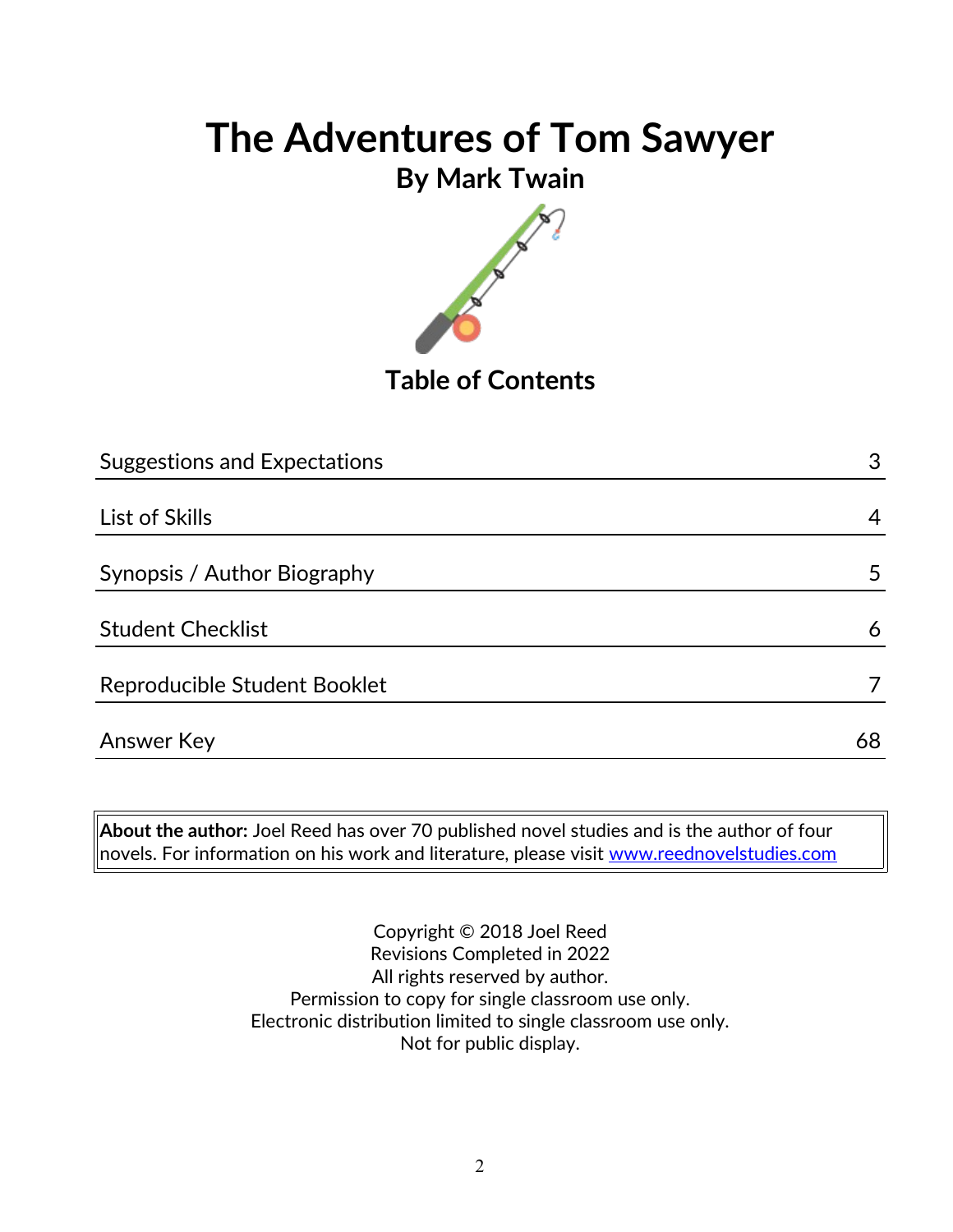## **The Adventures of Tom Sawyer By Mark Twain**

### **Suggestions and Expectations**

This curriculum unit can be used in a variety of ways. Each section of the novel study focuses on three chapters of *The Adventures of Tom Sawyer* and is comprised of five of the following different activities:

- 1. Before You Read
- 2. Vocabulary Building
- 3. Comprehension Questions
- 4. Language Activities
- 5. Extension Activities

#### **Links with the Common Core Standards (U.S.)**

Many of the activities included in this curriculum unit are supported by the Common Core Standards. For instance the *Reading Standards for Literature, Grade 5*, makes reference to

- a) determining the meaning of words and phrases. . . including figurative language;
- b) explaining how a series of chapters fits together to provide the overall structure;

c) compare and contrast two characters;

- d) determine how characters … respond to challenges;
- e) drawing inferences from the text;

f) determining a theme of a story . . . **and many others.**

A principal expectation of the unit is that students will develop their skills in reading, writing, listening and oral communication, as well as in reasoning and critical thinking. It is important, too, that students be encouraged to relate their own feelings/experiences in certain contexts, and describe their own interpretations of particular passages.

- Students can work on the activities at their own pace.
- Every activity need not be completed by all students.
- A **portfolio cover** is included (page 7) as well as a **Checklist** (page 6) to keep a record of completed work.

**Themes** which may be taught in conjunction with the novel include boyhood adventures with unusual characters facing difficult circumstances, mortality, (dysfunctional) families, friendships, jealousy, relationships, and putting right to a wrong.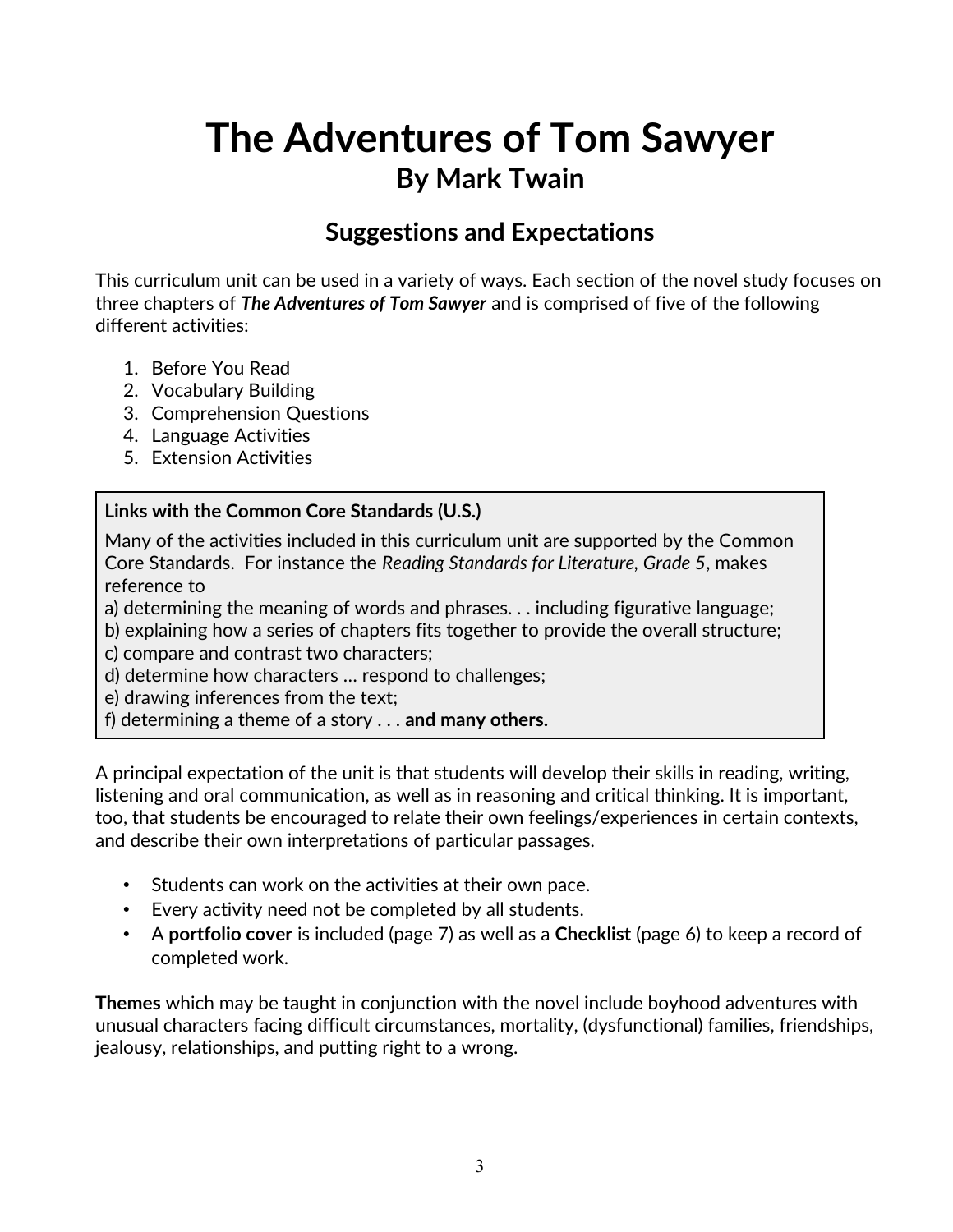## **The Adventures of Tom Sawyer By Mark Twain**

### **List of Skills**

#### **Vocabulary Development**

- 
- 
- 3. Identifying / creating *alliteration* 10. Identifying parts of speech
- 4. Use of capitals and punctuation 11. Identify *anagrams*
- 
- 
- 7. Identify *personification*

#### **Setting Activities**

1. Summarize the details of a setting

#### **Plot Activities**

- 1. Complete a *time line* of events 3. Identify *cliffhangers*
- 2. Identify conflict in the story 4. Complete Five W's Chart

#### **Character Activities**

- 
- 

#### **Creative and Critical Thinking**

- 
- 2. Write a newspaper story **7.** Write a book review
- 
- 4. Conduct an interview 9. Write a poem
- 5. Identification activities 10. Write a letter home.

#### **Art Activities**

- 
- 
- 
- 1. Locating descriptive words 8. Use of singular / plural nouns
- 2. Identifying synonyms 9. Listing compound words
	-
	-
- 5. Identifying syllables 12. Identifying antonyms
- 6. Identify *foreshadowing*. 13. Identify/create *similes*

- 
- 
- 1. Determine character traits 3. Relating personal experiences
- 2. Cast a feature film. 4. Complete a character comparison
- 1. Research 6. Write about personal feelings
	-
- 3. Participate in a talk show 8. Complete an Observation Sheet
	-
	-
- 1. Design a storyboard 4. Design a cover for the novel
- 2. Create a mural 2. Create a comic strip
- 3. Write a quiz show. 6. Illustrating chapter events.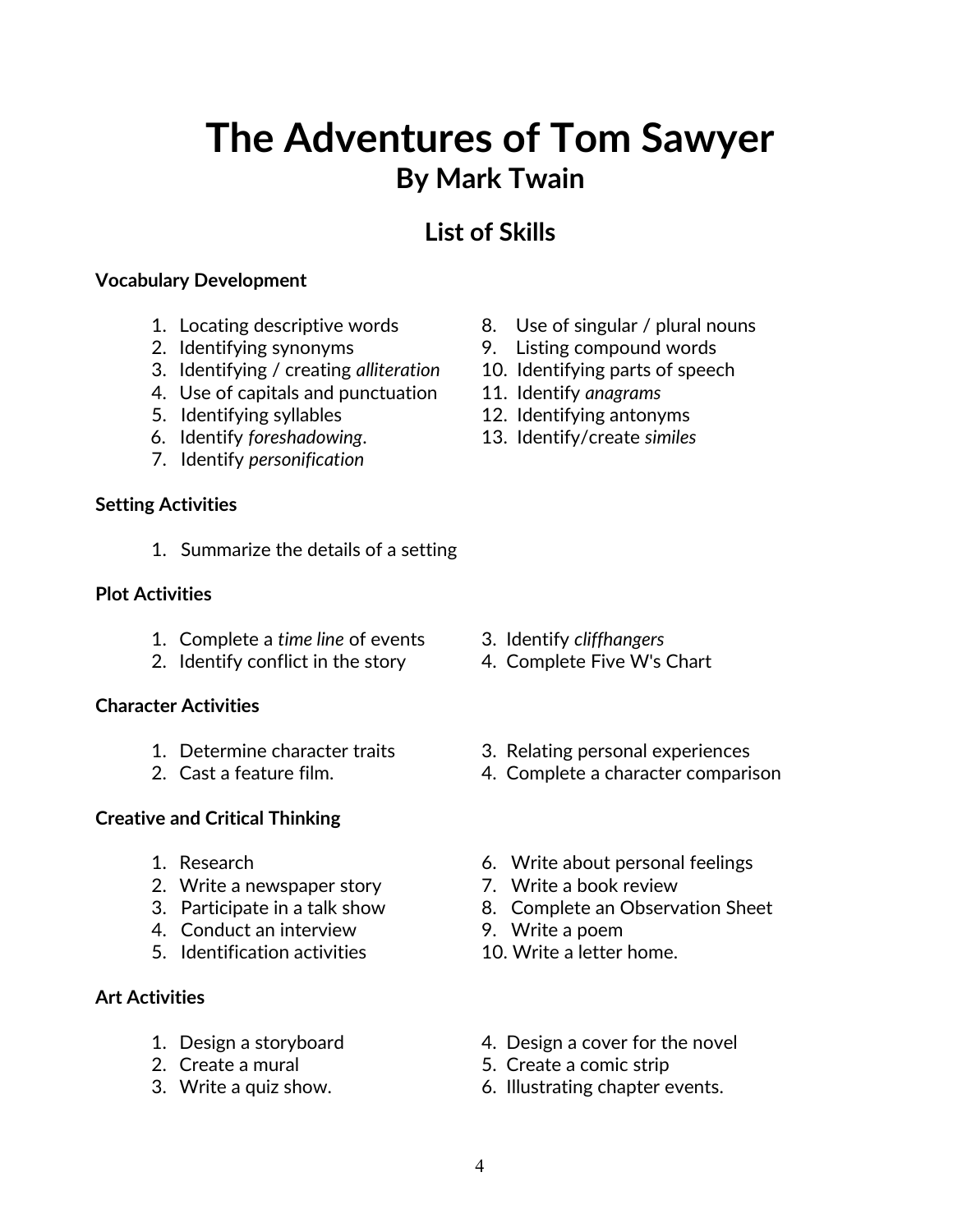## **The Adventures of Tom Sawyer By Mark Twain**



 On The Banks of the Mississippi River, Tom Sawyer and his friend Huckleberry Finn seek out adventure at every turn. Then one fateful night in the graveyard they witness a murder. The boys vow never to reveal the secret, and they run away to be pirates in search of hidden treasure. But soon Tom finds himself in the deepest trouble he's ever had to face. (Courtesy of the publisher – Puffin Classics)

A complete synopsis and other helpful reviews can be found on the following website: https://en.wikipedia.org/wiki/The Adventures of Tom Sawyer (May contain spoilers)

#### **Author Biography** Mark Twain

 **Samuel Langhorne Clemens** (November 30, 1835 – April 21, 1910), better known by his pen name Mark Twain, was an American writer, humorist, entrepreneur, publisher, and lecturer. Among his novels are **The Adventures of Tom Sawyer** (1875) and its sequel, **The Adventures of Huckleberry Finn** (1885), the latter often called "The Great American Novel".

 Twain was raised in Hannibal, Missouri, which later provided the setting for *Tom Sawyer* and *Huckleberry Finn*. He served an apprenticeship with a printer and then worked as a typesetter. He referred humorously to his lack of success at mining, eventually turning to journalism for the Virginia City *[Territorial](https://en.wikipedia.org/wiki/Territorial_Enterprise)*



*[Enterprise](https://en.wikipedia.org/wiki/Territorial_Enterprise)*. His wit and satire, in prose and in speech, earned praise from critics and peers.

(Biography courtesy of Wikipedia - [https://en.wikipedia.org/wiki/Mark\\_Twain\)](https://en.wikipedia.org/wiki/Mark_Twain)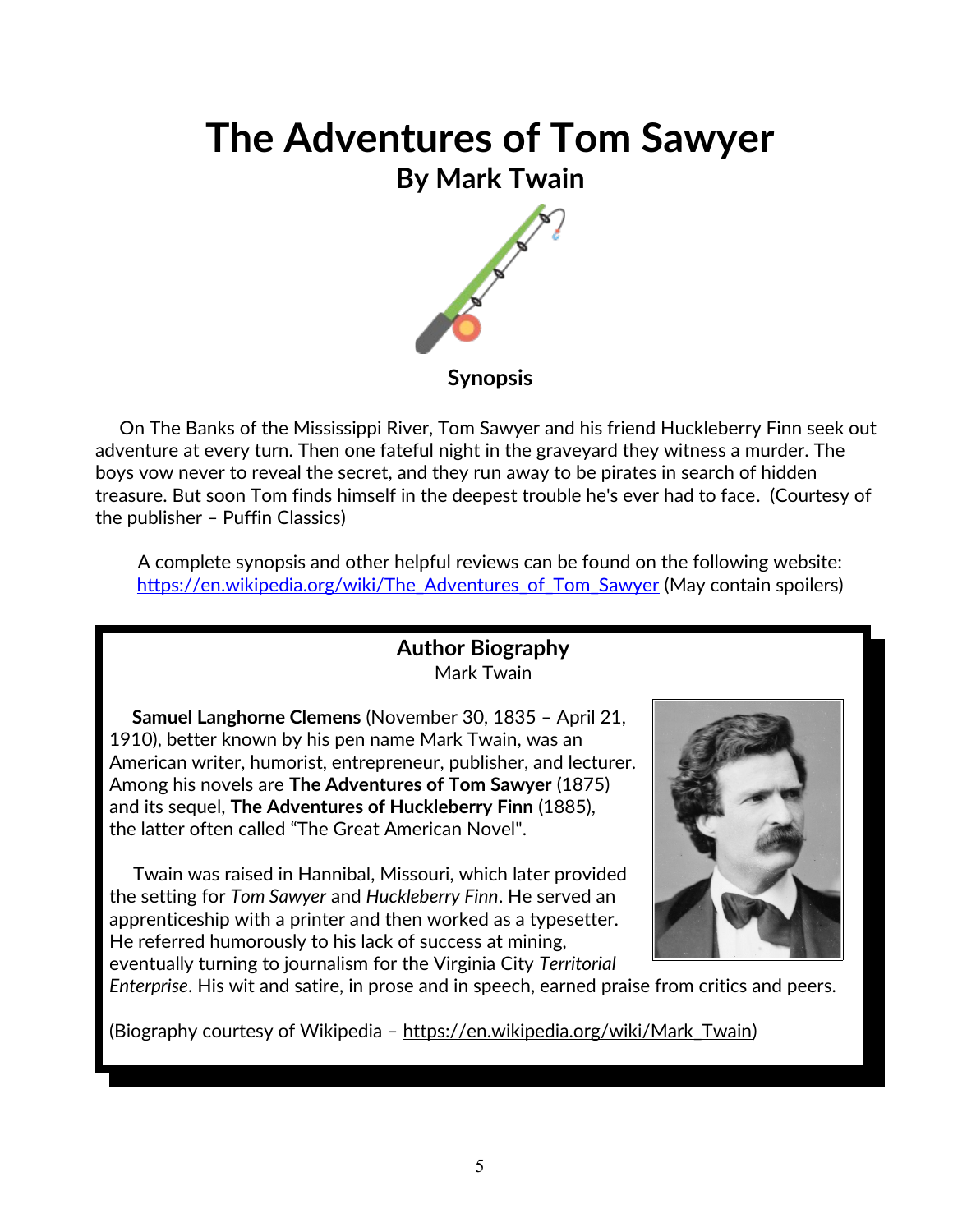## **By Mark Twain**



**Student Checklist**

Student Name

| Assignment | Grade / Level | Comments |
|------------|---------------|----------|
|            |               |          |
|            |               |          |
|            |               |          |
|            |               |          |
|            |               |          |
|            |               |          |
|            |               |          |
|            |               |          |
|            |               |          |
|            |               |          |
|            |               |          |
|            |               |          |
|            |               |          |
|            |               |          |
|            |               |          |
|            |               |          |
|            |               |          |
|            |               |          |
|            |               |          |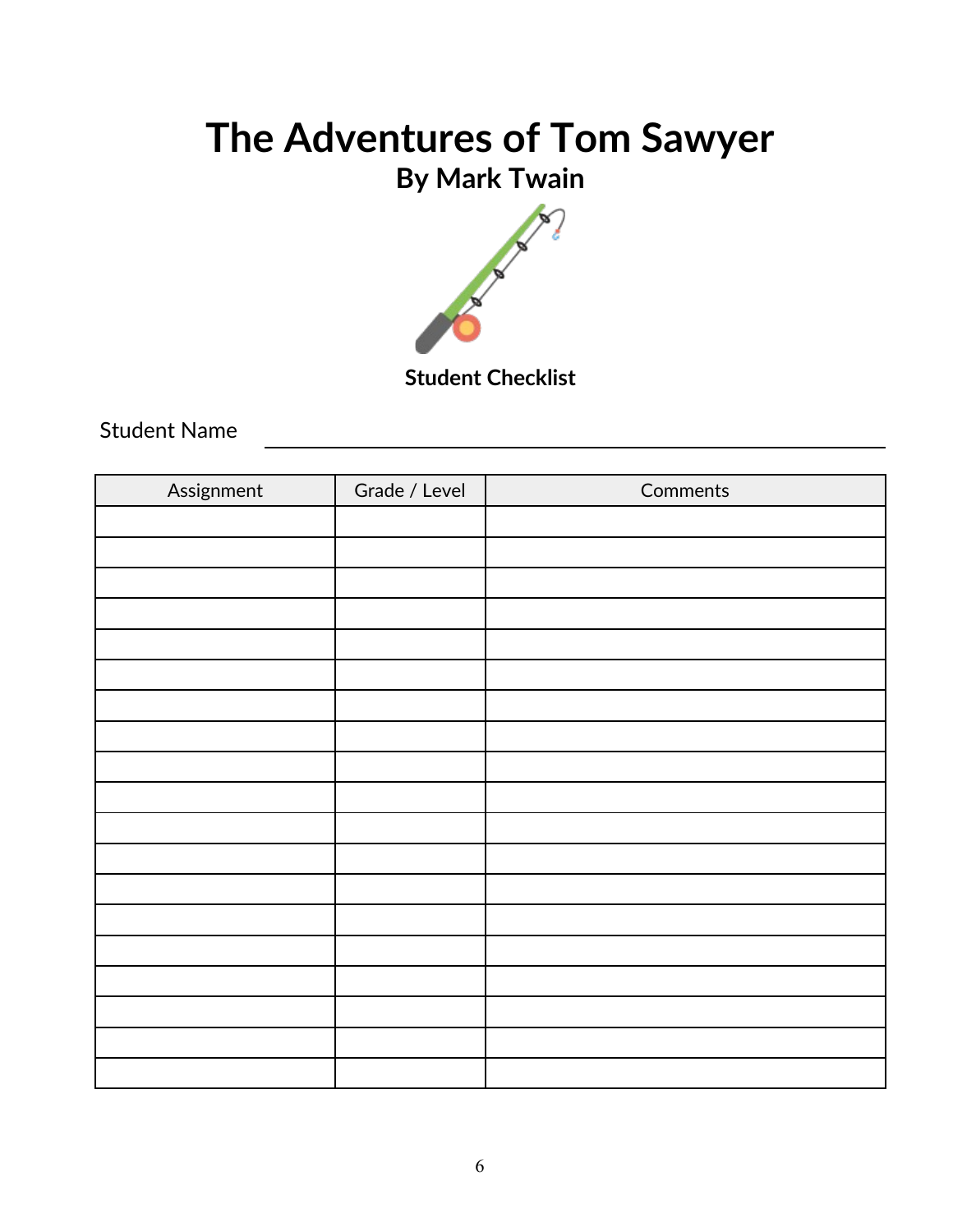

*By Mark Twain*

Name: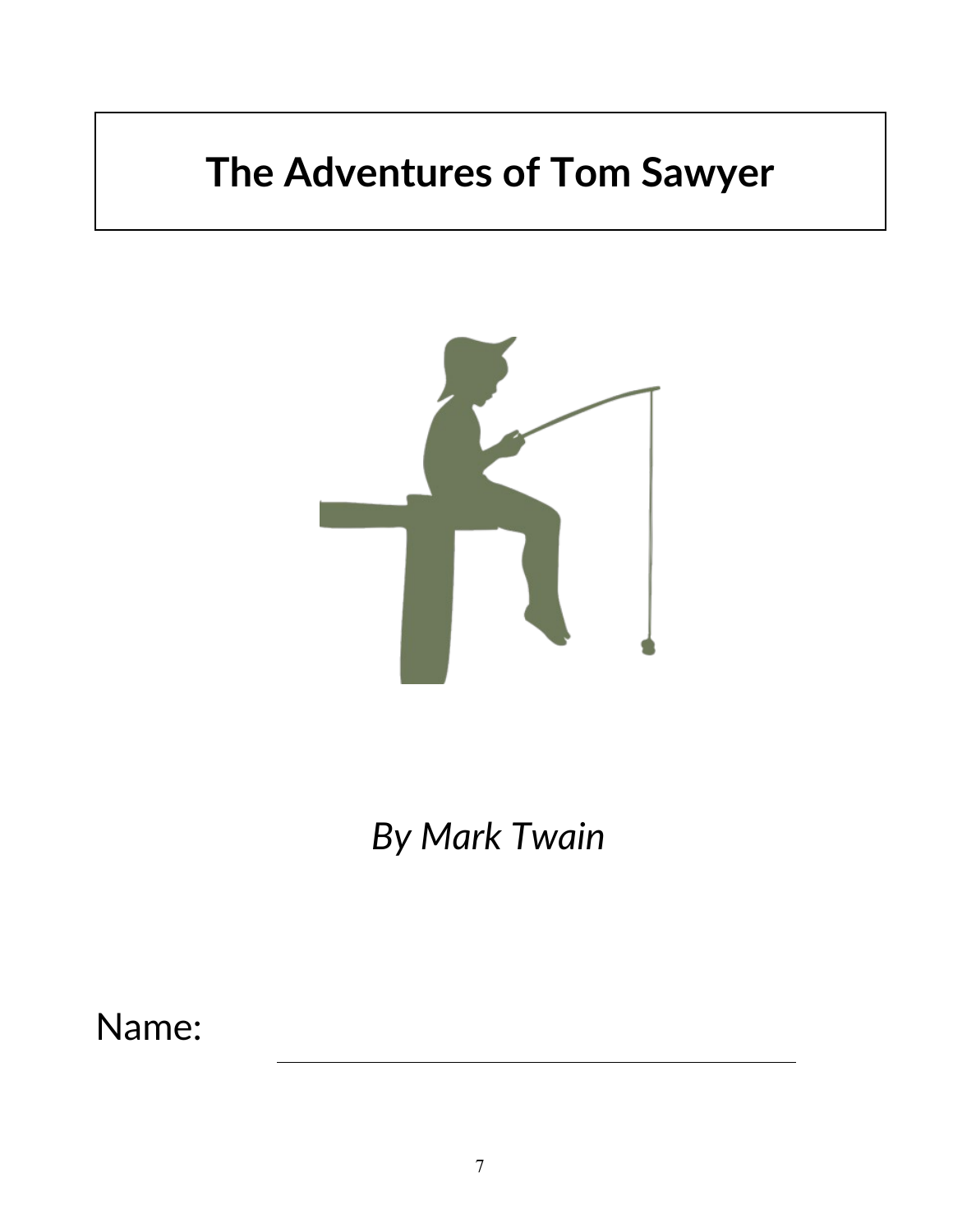### **By Mark Twain**





### **Before you read the chapter**:

Growing up in the early  $19<sup>th</sup>$  century in North America would certainly have its challenging moments, but no doubt there were many things about such a life that were most enjoyable. With a colleague brainstorm at least three advantages to growing up in early America during the 1840s - and three disadvantages (as compared to the present day).

| Advantage:    |  |
|---------------|--|
|               |  |
|               |  |
| Disadvantage: |  |
|               |  |
|               |  |

## **Vocabulary:**

Some words can have a very personal meaning based on our own view points and/or individual experiences. Briefly describe how you would define each of the following words.

| Adventure:  |  |
|-------------|--|
| Prejudice:  |  |
| Motivation: |  |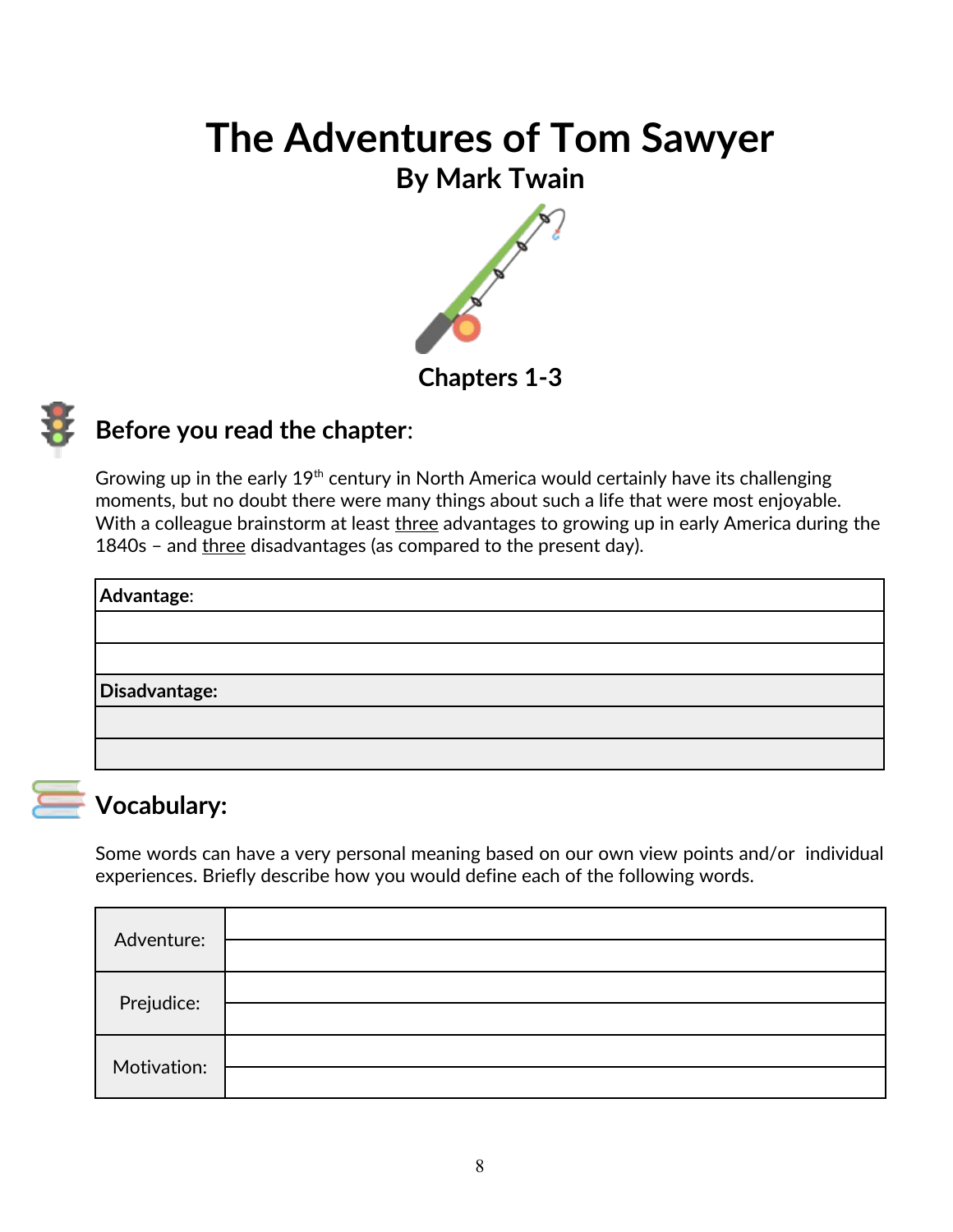## **Questions**

#### Part 1 - Chapter 1

1. Circle the correct narrative that the novel follows, and the reason for your choice.

First Person Second Person Third Person

2. How was Tom able to avoid being hit by his Aunt at the beginning of Chapter One?

3. Briefly describe Tom's confrontation with the new boy.

Part 2 - Chapter 2

1. Why do you think it can often be difficult to make new friends?

2. Briefly describe how Tom was able to trick the other boys into painting his fence.

b. Do you think Tom was right or wrong for tricking the boys? Defend your answer.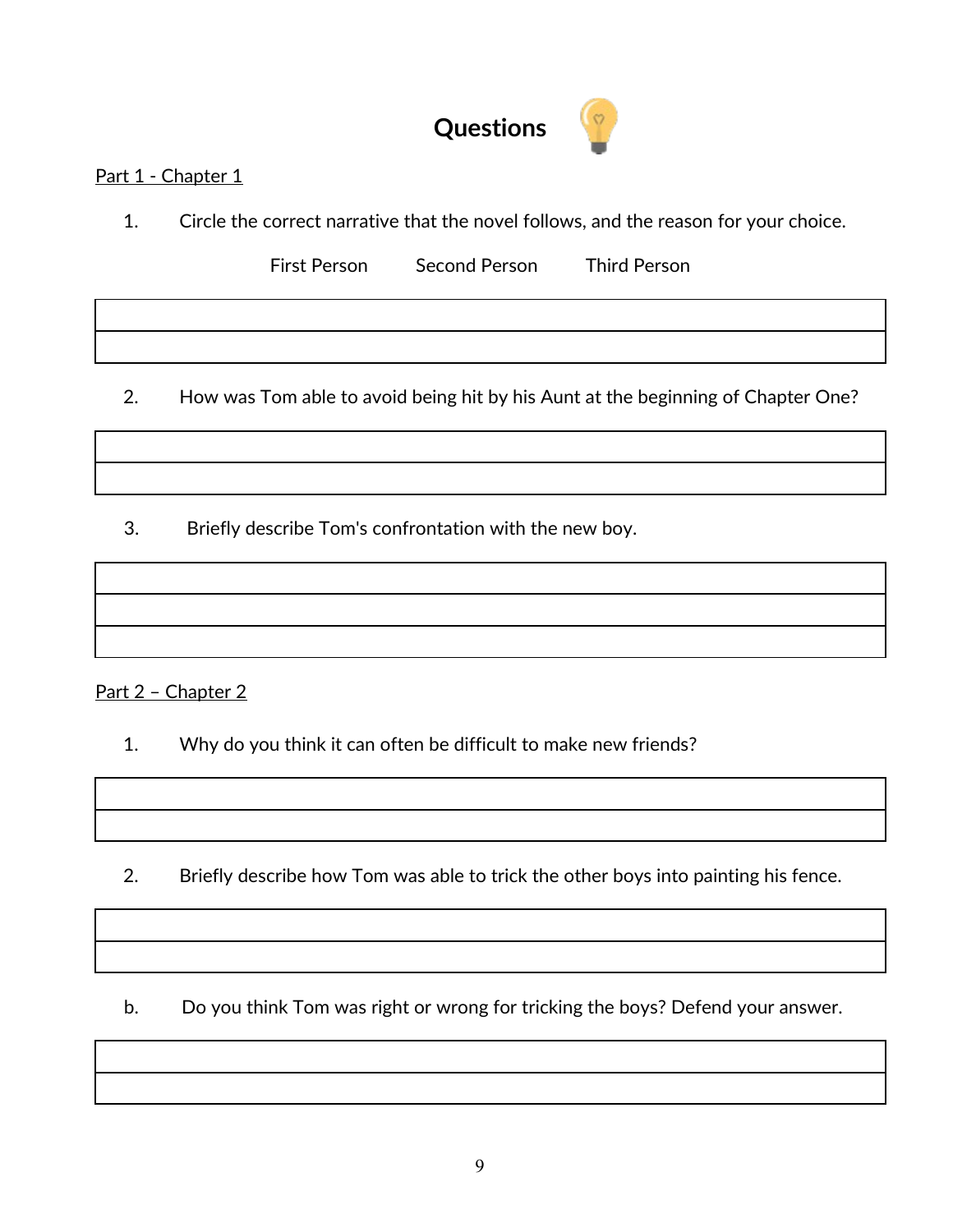#### Part 3 - Chapter 3

- 1. What treat was Tom given for painting the fence?
- 2. How did Tom attempt to grab the attention of the new girl?

 3. Tom's aunt had a hard time admitting that she was wrong when she disciplined Tom for something that he didn't do. Why do you think she didn't apologize to Tom?

**Language Activity**



**A.** A **simile** is a comparison using the words "like" or "as". The following is an example of a *simile* taken from Chapter One of our novel: *"In an instant both boys were rolling and tumbling in the dirt, gripped together like cats; and for the space of a minute they tugged and tore at each other's hair and clothes, punched and scratched each other's noses, and covered themselves with dust and glory."*

What two things are being compared in this example?

Invent one of your own **similes** comparing two different people or objects with something from your own imagination: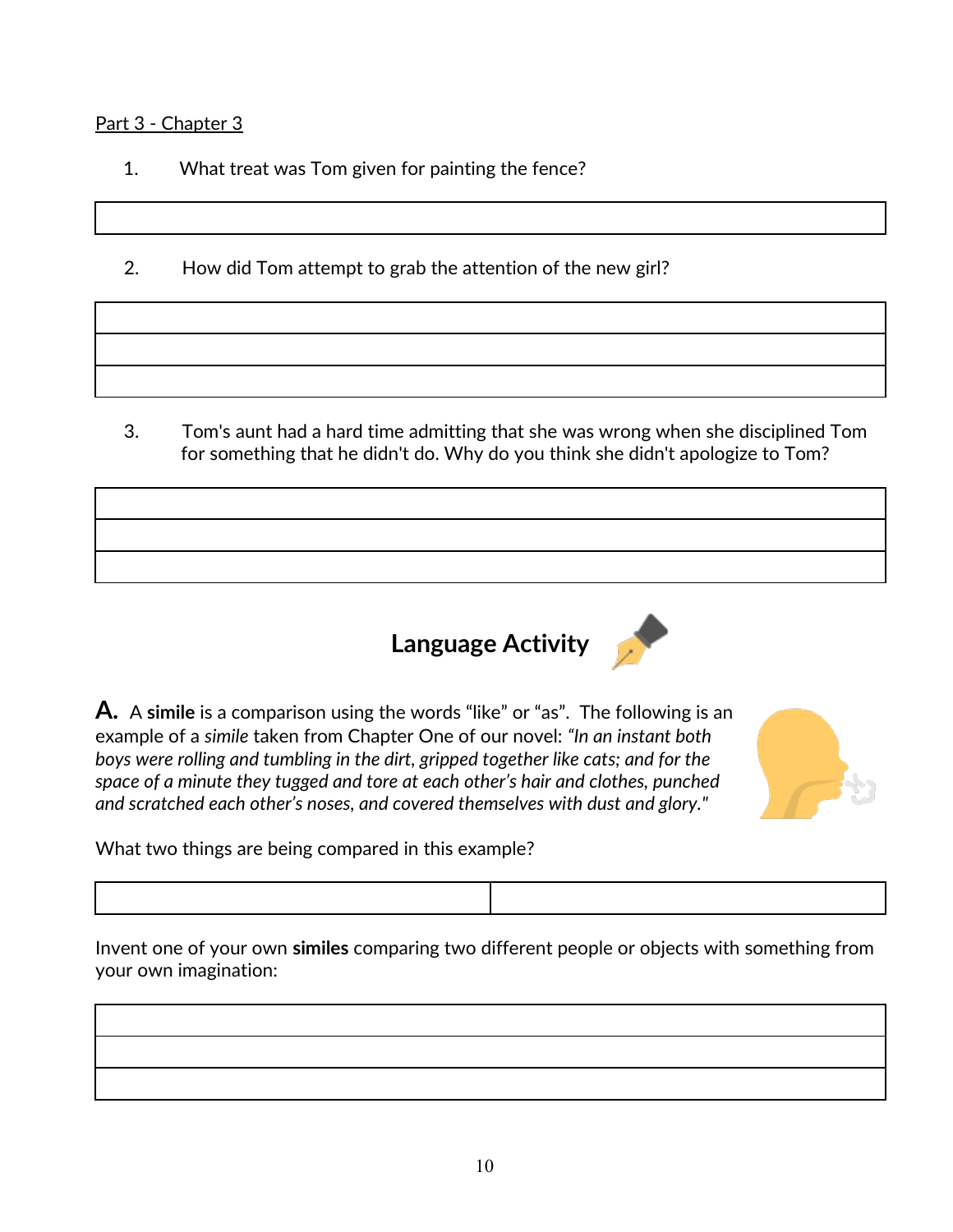## **B. The Eight Parts of Speech**

Find at least two examples of each of the eight parts of speech from these chapters and list them in the appropriate section of the chart below.

| Interjections       |  |
|---------------------|--|
|                     |  |
| <b>Nouns</b>        |  |
|                     |  |
| <b>Pronouns</b>     |  |
|                     |  |
| <b>Conjunctions</b> |  |
|                     |  |
| <b>Prepositions</b> |  |
|                     |  |
| Adjectives          |  |
|                     |  |
| Adverbs             |  |
|                     |  |
| <b>Verbs</b>        |  |
|                     |  |